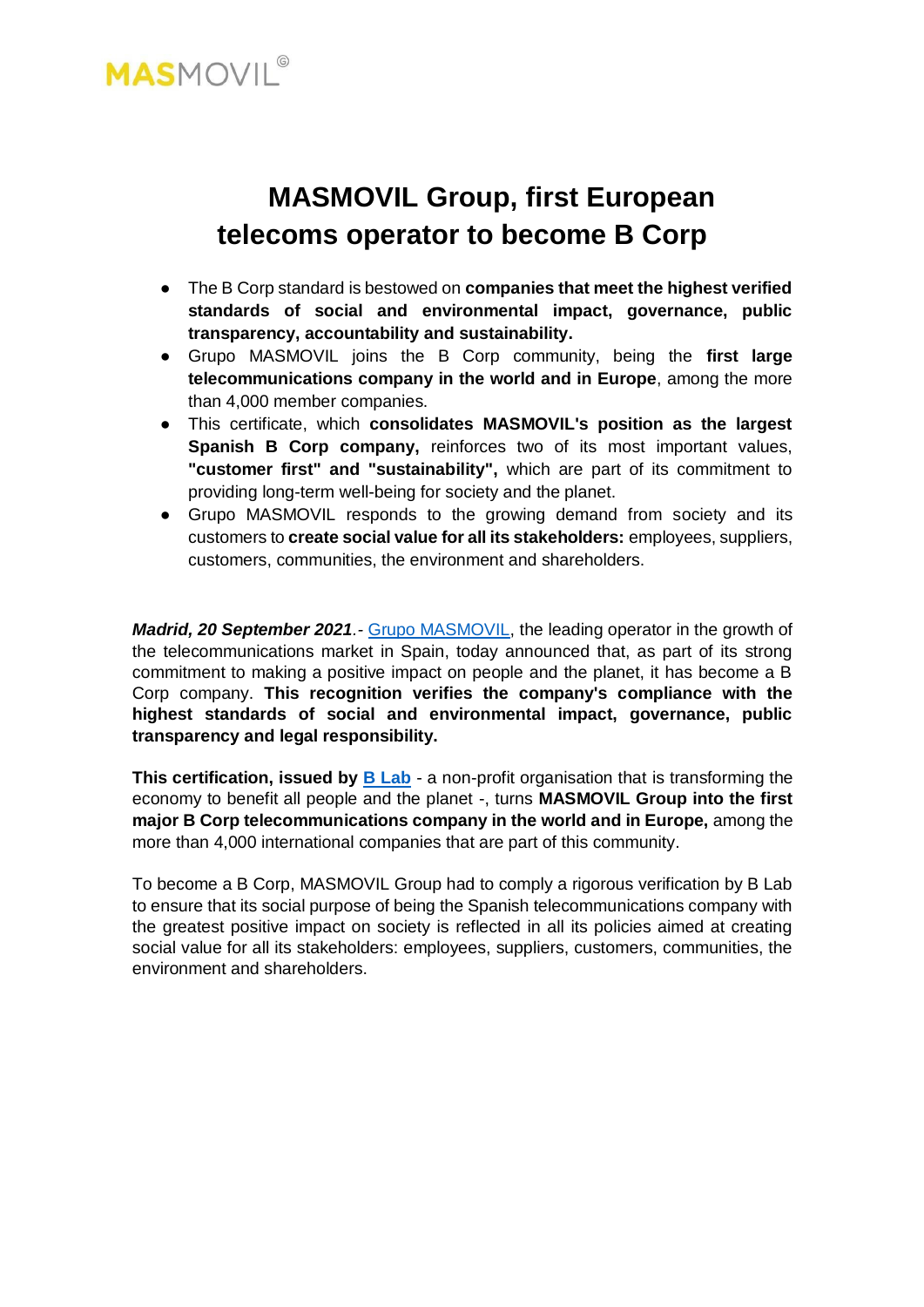

**The companies that form part of the B Corp community, including Danone, ECOALF, Camper and Triodos Bank in Spain, belong to a global movement that encourages businesses to improve the world, transform the economy and contribute to redefining the meaning of business success, based 100% on the well-being of people, communities, and the planet.** Thus, B Lab reviews, evaluates and certifies the company's social and environmental commitment and assesses how its business model has a positive impact on its employees, the communities it serves and the environment.

Grupo MASMOVIL is a leader in customer satisfaction indexes, the quality of its network connectivity, being the fastest in Spain, and efficient business management, which has also been an important asset in achieving this certificate.

In addition to being a pioneer in its industry with the purpose of generating positive impact with its activities, **this certification places MASMOVIL the largest B Corp company in Spain.**



**SOMOS LA PRIMERA TELECO EUROPEA EN CONVERTIRNOS EN EMPRESA B CORP** 

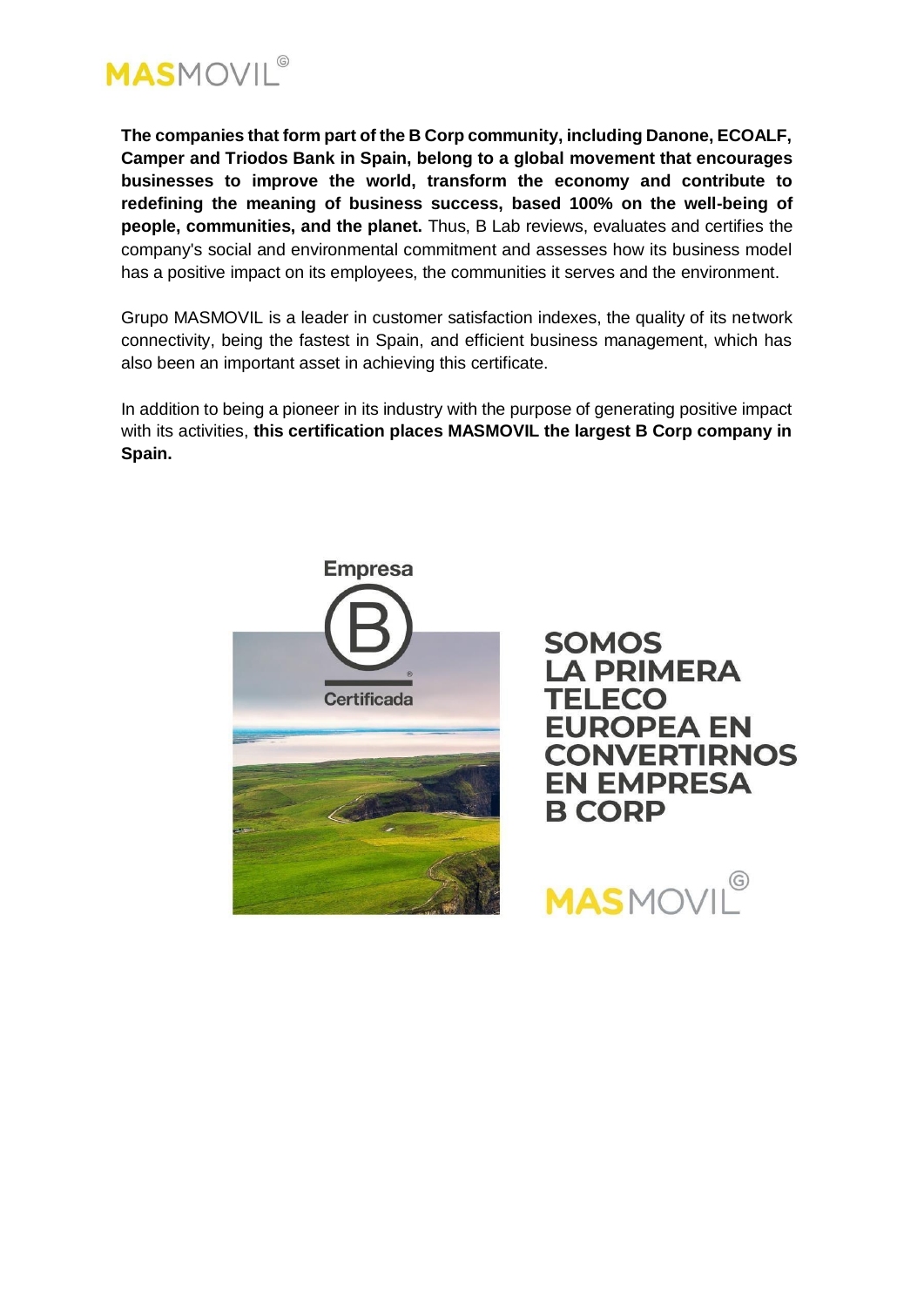

## **MASMOVIL Group's social commitment**

As a company belonging to the B Corp movement, **MASMOVIL has made a legal commitment, through a change in its bylaws, to consider the impact of its decisions on all its stakeholders.** This commitment enables MASMOVIL to safeguard its mission in its business operations and provides the Group with more added value in the evaluation of the investments the Company makes.

**The Group has worked for more than a year to complete the process to become a B Corp in record time.** This period has allowed the Group to thoroughly detail its performance with regard to the environment, customers, suppliers, employees and governance and to implement improvements and future strategies to exceed the high standards required by [B Lab,](https://bcorporation.net/about-b-lab) the organisation that promotes the B Corp movement at a global level.

Thus, in the fight against climate change and the reduction of its environmental footprint, **MASMOVIL has achieved a level of zero net carbon emissions in its operations throughout the Group during 2020 and** has become the first telecommunications operator in Europe to achieve a level of zero net carbon emissions.

MASMOVIL has achieved an average annual CO2 reduction of c.70% in the last three years, thus reaching the target of zero net emissions set for 2050 in the Paris Agreement by 2020. Among other reasons, this success has been possible thanks to the use of energy from renewable sources to cover practically 100% of its needs and its ISO 14001 certified Integrated Environmental Management System.

In this line, it also highlights its participation in the **"Ditra Project", which is aimed at the efficient management and reduction of polluting gases from road traffic** in cities and whose objective is to improve air quality and the health of citizens.

In addition, ratifying this roadmap and with the aim of growing responsibly, Meinrad Spenger, **CEO of the MASMOVIL Group, formalized, in October 2020, the Group's adhesion to the United Nations Global Compact.**

Furthermore, with regard to the situation of employees and their benefits, the MASMOVIL Group has proven to offer a variety of mechanisms to monitor and manage the level of satisfaction and involvement of all the people who work in the Group's companies. **For example, the Employee Happiness Index is constantly measured** and comprehensive benefits such as medical coverage, training and work-life balance measures are offered. Work has also been done to promote diversity, equity and inclusion through a Diversity Plan "Talent Diversity Plan" which sets goals and commitments for improvement that will be managed over the next four years.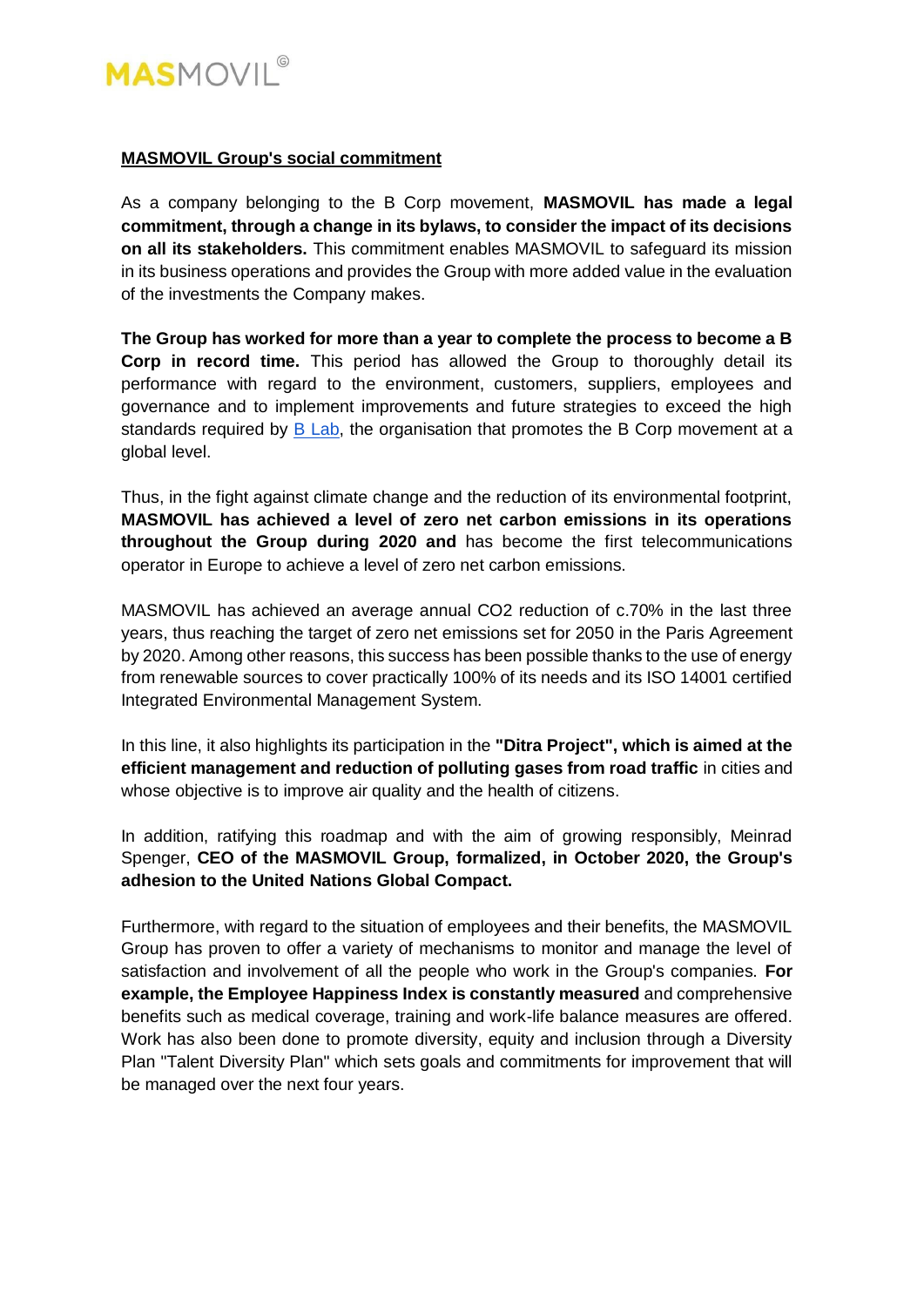

In addition, Grupo MASMOVIL has also set out to be an **active actor in the reduction of the digital gap in Spain and works to offer universal access to the Internet by deploying a fibre network and mobile telephony to reach all corners of the country, with a special emphasis on rural areas.**

**Likewise, in March 2021, it launched "MASSolidaria", a joint initiative with the third sector to reduce the digital divide by facilitating access to quality internet for disadvantaged families, one of the most important causes of the social gap.**

*"At MASMOVIL Group we are very committed to our vision and values and how we develop our activities to generate a positive impact on people and the planet. We work every day with the aim of being the operator with the best telecommunications service, while contributing to building a better and more sustainable society,"* **states Meinrad Spenger, CEO of MASMOVIL Group.**

**Pablo Sanchez, CEO of B Lab Spain explains:** *"This is a very special moment for MASMOVIL Group, but also for the B Corp movement in Spain. It is a real milestone that a company as relevant and prominent as MASMOVIL joins this growing community of business leaders who act as real generators of solutions to our main social and environmental challenges. We give you a great and warm welcome and a special recognition for being the first telecommunications company in Spain and Europe. We are witnesses to the effort, work and commitment that MASMOVIL has put into becoming a B Corp, which, moreover, has been achieved in record time".*

#### *About MASMOVIL Group*

*MASMOVIL Group is the fourth largest telecommunications operator in Spain that provides fixed, mobile and broadband Internet services for residential, business and Wholesale, through its main brands: Yoigo,Pepephone, MASMOVIL, Hits Mobile Lebara and Llamaya.*

*The group relies on a fiber/ADSL network for broadband and 3G and 4G network for mobile telephony. At present covers 23.4 million fiber households and reaches 18 million homes with ADSL. The companies' 4G mobile network covers 98,5% of the Spanish population. The Group has more than 8.9 million customers in Spain at the end of December 2019. MASMOVIL Group has been awarded with the prize "Best fiber operator" by ADSLZone 2019" and the "Best fiber operator" by the website El Grupo Informático. In addition, it has been named "Revelation Company" in the Business Awards of the Vocento Group and it is the Spanish mobile operator best valued by its customers by "The Stiga Customer Experience Index 2019 (ISCX)". Additionally, it is the operator with the fastest fiber network in Spain according to a study during 2019 by the company, nPerf*